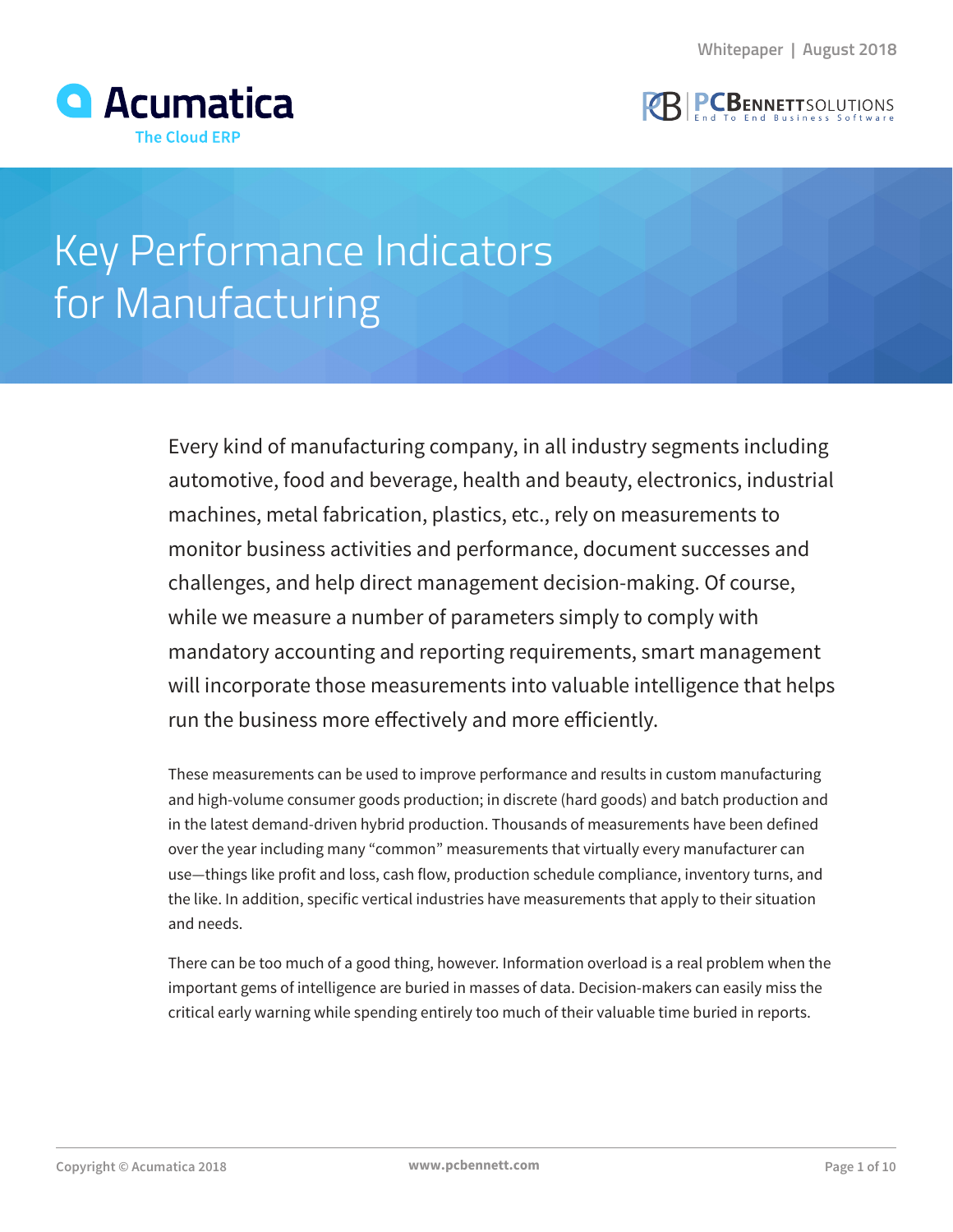



**Among this wide array of possible measurements, each industry has a relatively small number of measures that are particularly important for monitoring the overall health of the business.** Commonly called Key Performance Indicators (KPIs), these measurements are often gathered together into an executive dashboard display with graphics that provide an at-a-glance picture to help executives quickly zero in on opportunities or challenges.

These dashboards offer drill-down for analysis of the details and can be adapted to provide key measurements to individual departments or functions within the organization, focused on the specific measurements that are important in their individual span of interest.

Most manufacturing management software, sometimes called back office or ERP (Enterprise Requirements Planning) systems, offer such an Executive Information System with a variety of predefined KPIs which the various users within the company can pull together and tweak to fit their specific situation.

**KPIs are a natural on mobile devices to stay on top of the business while in the field.**



We are in what might be called a golden age of business intelligence and KPIs. While the proliferation of connected sensors and smart devices, commonly referred to as the Industrial Internet of Things (IIoT), provides unprecedented visibility and control, it also multiplies the

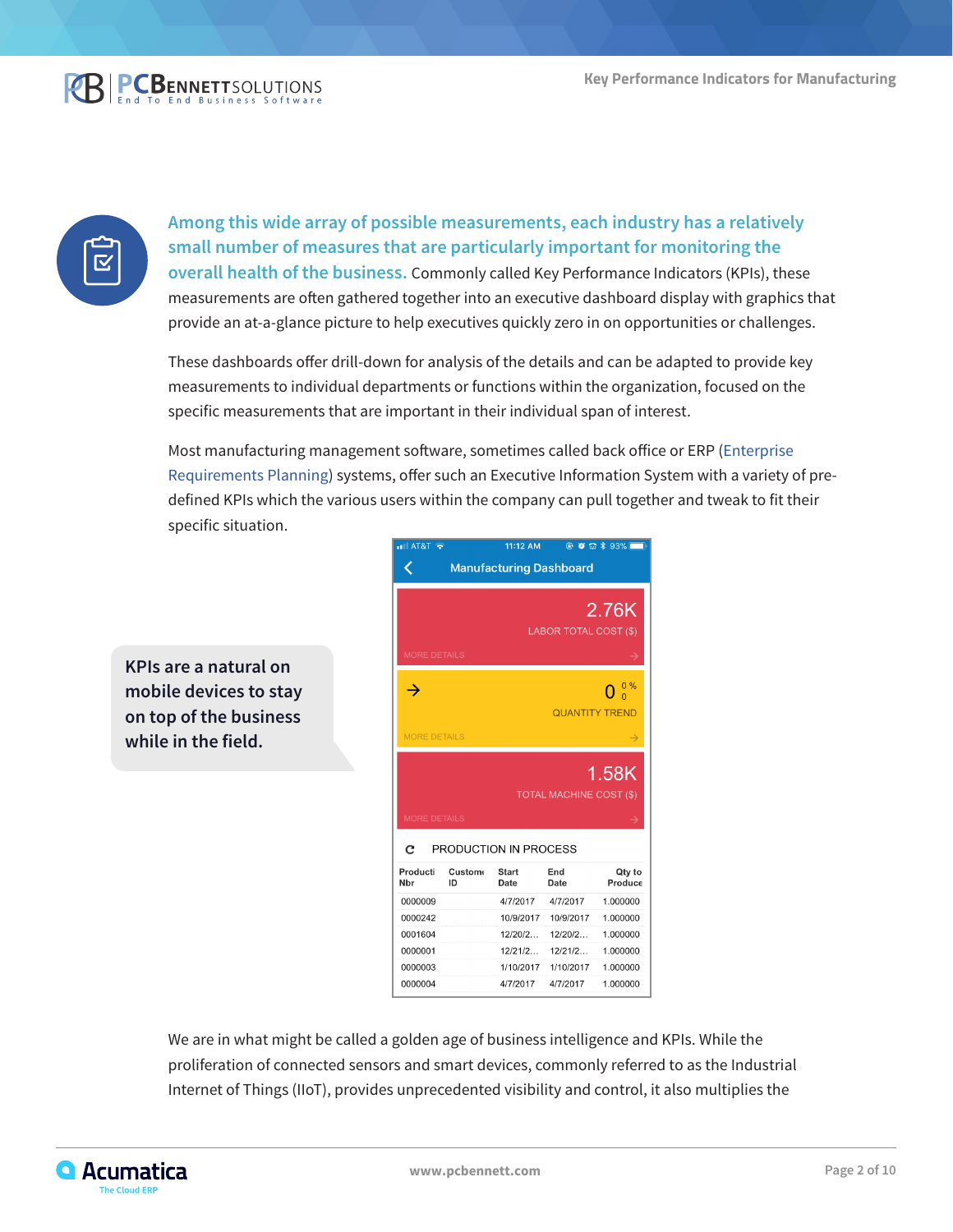

information overload problem. Fortunately, e-technology is also presenting solutions to that problem in the form of powerful yet user-friendly analytics and data visualization tools that are, in effect, extensions or enhancements to the Business Intelligence / Executive Information Systems we've just discussed. And all of this data, analytics, and business intelligence is made practical and functional by the cloud because only cloud deployment offers the connectivity, integration, security, scalability and capacity necessary to harness all of this data and make the intelligence accessible wherever its needed, whenever its needed.

# Types of KPIs

When we think of measurements and KPIs, we are most likely thinking about what can be called historical measurements – summaries and analyses of events and data. KPIs compile this data into usable forms that target the specific interest of the viewer, the functional area of the business and the needs of that specific industry and activity.

Many KPIs are [financial](https://www.pcbennett.com/acumatica-erp/products/financial-management/), as finance is the common language of general business management in manufacturing and all other industries. Common financial KPIs in every industry monitor sales, costs, margins, cash flow, and asset utilization. But many more KPIs are operational measurements that managers and executives use to focus in on specific activities and interests relative to schedules, inventory, on-time completion, backlog, quality and more. All of these kinds of KPIs can be classified as **historical** measurements since they focus on analysis of data from activities that have already occurred. We can speculate and try to project how things will play out in the future, and we do that of course, but that is not built into the structure of the measurements.



Historical KPIs can be set up with alerts and warnings that monitor and detect exceptions, calling attention to issues through graphic characteristics like traffic lights (green = all okay; yellow = an indicator that something is not quite optimum; red = cause for concern) or "push" alert messages sent via email or text.



**Predictive** KPIs use what can be thought of as leading indicators to project performance expectations into the future. Management can use these projections to steer decisions and actions aimed at avoiding undesirable outcomes or enhancing desirable results. Predictive KPIs for the manufacturing industry may use economic indicators, demographic trends, or specific industry indicators like housing starts (indicator of future demand for plumbing fixtures, windows, carpeting, furniture, etc.) or health trends (future demand for medications or supplies), for example.

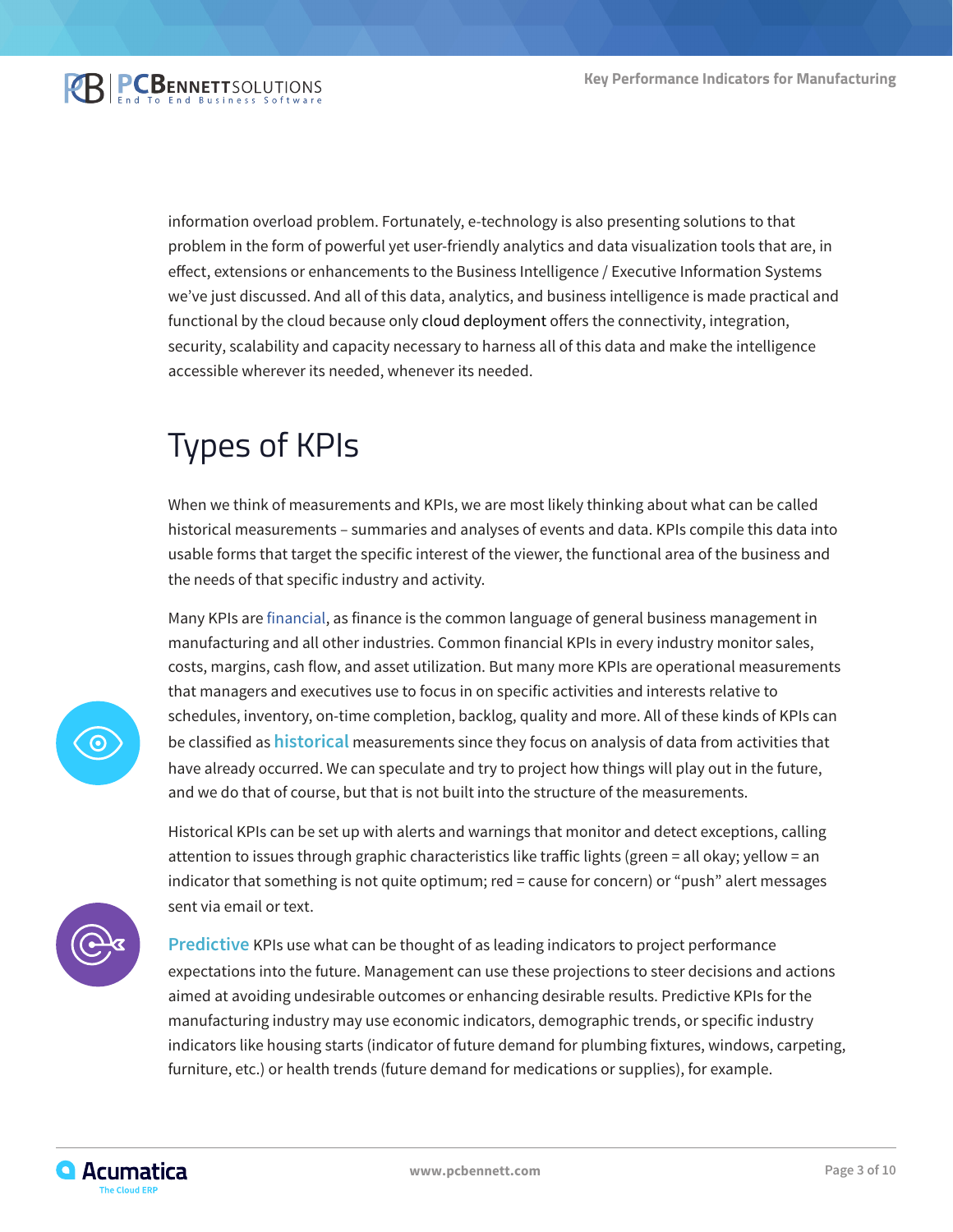

### KPIs for the manufacturing industry

As mentioned above, a number of basic KPIs measure financial performance and apply to all kinds of businesses – sales and margin, return on equity, [cash flow](https://www.pcbennett.com/acumatica-erp/products/financial-management/), and the like. Operational KPIs that are focused on manufacturing may include common indicators that everybody already watches like Inventory Turnover Ratio and On-time Delivery as well as others that focus more on specific areas of manufacturing operations. For example:

#### Plan vs. Actual Hours and Cost

A prime indicator of how effectively the plant is operating. As plan vs actual data accumulates, trends can be identified to provide early warning of improving or deteriorating performance. Comparing different areas of the plant, different processes and difference products can offer clues to how to improve overall results.

|               | <b>Production Order Performance</b> |                   |         |                  | Order Type:      | <b>RO</b>          |                   |                 |               |
|---------------|-------------------------------------|-------------------|---------|------------------|------------------|--------------------|-------------------|-----------------|---------------|
| Company:      | Revision Two HQ                     |                   |         |                  |                  |                    |                   | Date:           | 6/25/2018     |
| User:         | admin, admin                        |                   |         |                  |                  |                    |                   | Page:           | 2 of 44       |
| Order<br>Type | <b>Production Nbr</b>               | Inventory ID      | Subitem | Warehouse        | Mfg to Inventory | <b>WIP Balance</b> | <b>Start Date</b> | <b>End Date</b> | <b>Status</b> |
| <b>RO</b>     | 0000010                             | <b>AMCTOBAT</b>   |         | <b>WHOLESALE</b> | 0.00             | 0.00               | 1/18/2017         | 1/18/2017       | Planned       |
|               |                                     | Cost              |         | Planned          |                  | Actual             |                   | Variance        |               |
|               |                                     | Labor             |         | 4.40             |                  | 0.00               |                   | $-4.40$         |               |
|               |                                     | Machine           |         | 0.00             |                  |                    |                   | 0.00            |               |
|               |                                     | Material          |         | 0.00             |                  |                    |                   | 0.00            |               |
|               | Tool<br>Fixed Overhead              |                   |         | 0.00             |                  | 0.00<br>0.00       |                   |                 | 0.00          |
|               |                                     |                   |         | 0.00             |                  |                    |                   |                 | 0.00          |
|               |                                     | Variable Overhead |         | 3.20             |                  |                    | $-3.20$           |                 |               |
|               | Adjustment                          |                   |         |                  |                  | 0.00               |                   |                 |               |
|               |                                     | Total             |         | 7.60             | 0.0000           |                    |                   | $-7.60$         |               |
|               |                                     | Date              |         | 4/7/2017         | 4/7/2017         |                    |                   |                 |               |

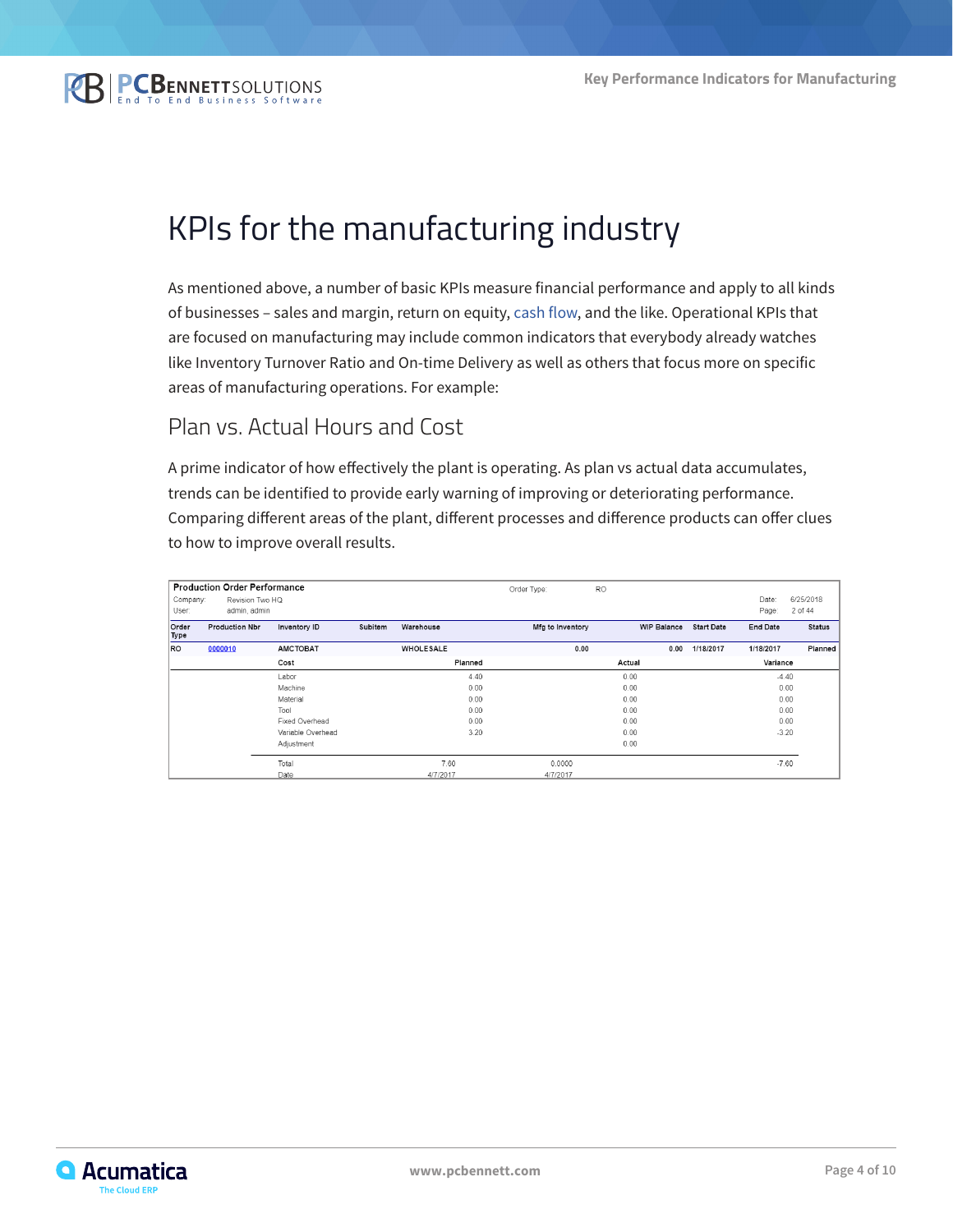

#### Utilization and Capacity

Lean manufacturing does not emphasize utilization – it is better to have idle equipment than to overproduce or build ahead of the need. That said, there is real value in planning optimum utilization of available resources. Resource load balancing can also generate lower costs and improve on-time completions, reduce overtime and expediting, and improve delivery promise reliability by eliminating uncertainty in planning schedules. The basic Work Center Dispatch KPI, which can be easily customized to better fit your needs, shows workload details for each work center including planned, in-process and optionally completed work so you will always know what each center is working on and what's 'in queue' for completion.

|      | Revision Two HQ • Work Center Dispatch ★<br>TOOLS $\blacktriangledown$<br>CUSTOMIZATION - |        |                |                                             |                   |                          |               |          |                        |                   |                    |                 |                   |
|------|-------------------------------------------------------------------------------------------|--------|----------------|---------------------------------------------|-------------------|--------------------------|---------------|----------|------------------------|-------------------|--------------------|-----------------|-------------------|
|      | $\mathbf x$<br>С<br>$\mapsto$<br>r                                                        |        |                |                                             |                   |                          |               |          |                        |                   |                    |                 |                   |
|      | Workcenter:<br>Order Type:<br>α<br>α                                                      |        |                |                                             |                   |                          |               |          |                        |                   |                    |                 |                   |
|      |                                                                                           |        |                | Drag column header here to configure filter |                   |                          |               |          |                        | ▼                 | $\Box$<br>$\cdots$ |                 |                   |
| i Bi | 0                                                                                         | n      | Work<br>Center | Order<br>Type                               | Production<br>Nbr | $\overline{\phantom{a}}$ | <b>Status</b> | Oper Nbr | Order Description      | Qty to<br>Produce | Qty Complete       | Qty<br>Scrapped | <b>Start Date</b> |
| ▸    | $\omega$                                                                                  | n      | 161            | RO                                          | 0000015           |                          | In Process    | 0010     | Work Center 161        | 100,000.000000    | 0.000000           | 0.000000        | 4/27/2017         |
|      | O,                                                                                        | n      | 161            | RO                                          | 0000016           |                          | Planned       | 0010     | Work Center 161        | 0.000000          | 0.000000           | 0.000000        | 5/25/2017         |
|      | Û,                                                                                        | n      | 161            | RO                                          | 0000044           |                          | Planned       | 0010     | <b>Work Center 161</b> | 0.000000          | 0.000000           | 0.000000        | 6/30/2017         |
|      | Ū,                                                                                        |        | <b>BOX</b>     | RO                                          | 0000361           |                          | Completed     | 0050     | <b>Boxing</b>          | 100.000000        | 100.000000         | 0.000000        | 10/19/2017        |
|      | Û,                                                                                        | n      | <b>BOX</b>     | RO                                          | 0000405           |                          | Completed     | 0050     | <b>Boxing</b>          | 500.000000        | 500.000000         | 0.000000        | 10/20/2017        |
|      | Û,                                                                                        | $\Box$ | <b>BOX</b>     | RO                                          | 0000487           |                          | Released      | 0050     | <b>Boxing</b>          | 0.000000          | 0.000000           | 0.000000        | 10/25/2017        |
|      | Û,                                                                                        |        | <b>BOX</b>     | RO                                          | 0000545           |                          | Planned       | 0050     | <b>Boxing</b>          | 0.000000          | 0.000000           | 0.000000        | 12/27/2017        |
|      | û                                                                                         |        | <b>CURE</b>    | RO                                          | 0001992           |                          | Completed     | 0040     | Cure                   | 150.000000        | 150.000000         | 0.000000        | 2/28/2018         |

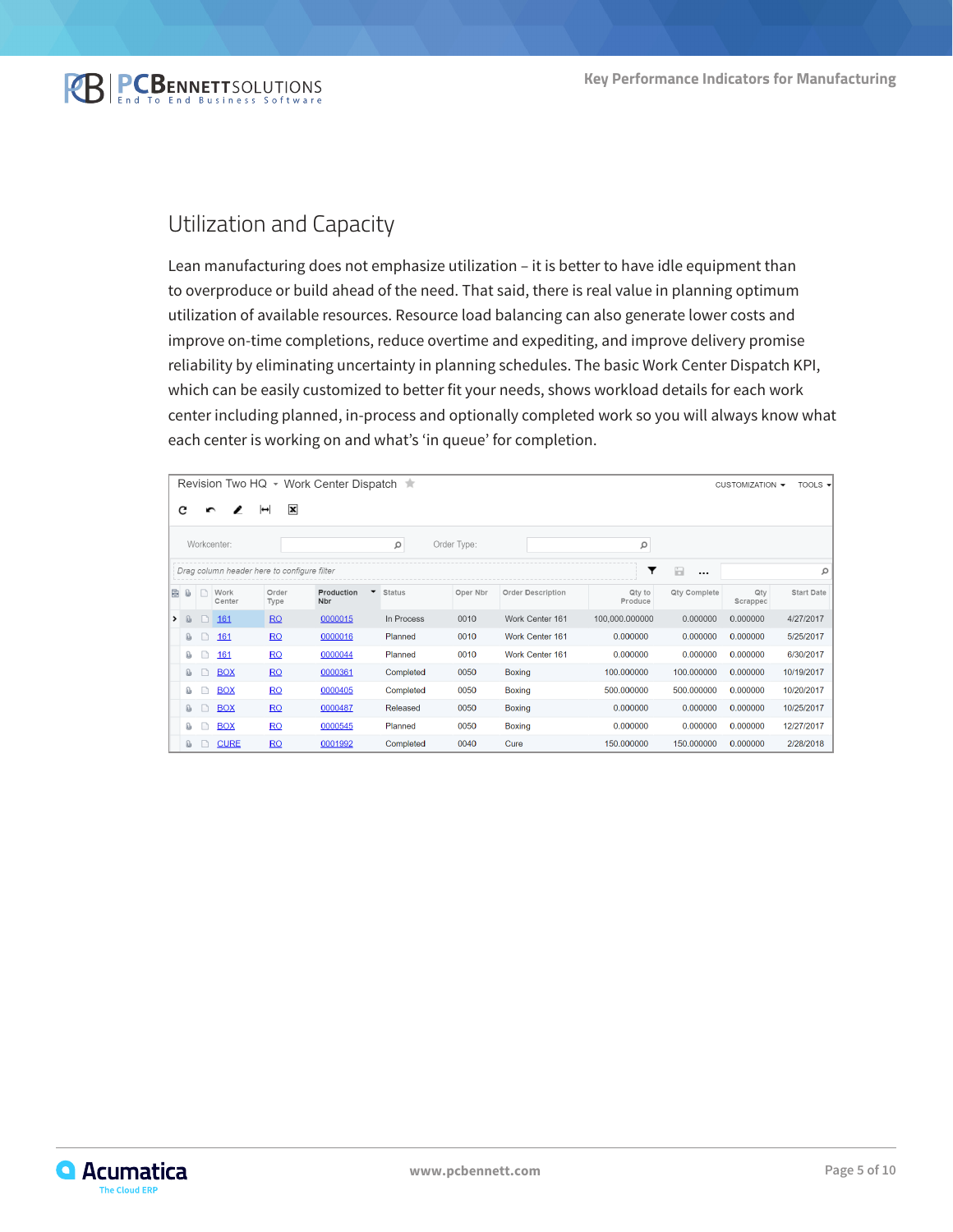

#### Scheduled Production

At a more granular level, monitoring production schedules offers better insight into work flow and resource utilization. The Manufacturing Dashboard shown here is the starting point for defining a display of released orders in the plant and the current location and status of each. Summaries in this KPI and the Work Center Dispatch dashboard above provide overall status of work center loads and schedule status across the department or the entire plant.

| Revision Two HQ ▼ Manufacturing Dashboard<br><b>DESIGN</b><br>TOOLS $\blacktriangleright$ |                              |                 |                   |                  |               |                              |                     |                           |                     |                       |                      |              |
|-------------------------------------------------------------------------------------------|------------------------------|-----------------|-------------------|------------------|---------------|------------------------------|---------------------|---------------------------|---------------------|-----------------------|----------------------|--------------|
| C                                                                                         | PRODUCTION ORDERS TO INVOICE |                 |                   |                  |               |                              | 3.83K<br>2.69M      |                           |                     |                       | J                    | $-67%$<br>-2 |
| Reference Nbr.<br>Type                                                                    |                              |                 | Customer ID       |                  | Amount        | <b>LABOR TOTAL COST (\$)</b> |                     | <b>TOTAL MACHINE COST</b> |                     | <b>QUANTITY TREND</b> |                      |              |
| Invoice                                                                                   | 002138                       |                 | <b>ABCSTUDIOS</b> |                  | 3.240.00      |                              |                     |                           | $($ \$)             |                       |                      |              |
| Invoice                                                                                   |                              | 002139          | <b>FDIAGRI</b>    |                  |               | 50.00                        | <b>MORE DETAILS</b> | د                         | <b>MORE DETAILS</b> | →                     | <b>MORE DETAILS</b>  |              |
| Invoice                                                                                   |                              | 002140          | <b>ABARTENDE</b>  |                  |               | 10,000.00                    |                     |                           |                     |                       |                      |              |
| Invoice                                                                                   | 002140                       |                 |                   | <b>ABARTENDE</b> |               | 4,000.00                     |                     |                           |                     |                       |                      |              |
|                                                                                           | 002141                       |                 | <b>ARARTENDE</b>  |                  |               |                              |                     |                           |                     |                       |                      |              |
| Invoice                                                                                   |                              |                 |                   |                  |               | 500.00                       |                     |                           |                     |                       |                      |              |
| C                                                                                         | PRODUCTION IN PROCESS        |                 |                   |                  |               |                              |                     |                           |                     |                       |                      |              |
| Order<br>Type                                                                             | Production<br>Nbr            | Inventory<br>ID | Customer<br>ID    | SO Order<br>Nbr  | <b>Status</b> | <b>Start Date</b>            | <b>End Date</b>     | Qty to UOM<br>Produce     |                     | Qtv<br>Complete       | <b>Scrapped Name</b> | Qty Customer |
| <b>RO</b>                                                                                 | 0000607                      | <b>PLATING</b>  |                   |                  | In Process    | 11/13/2017                   | 11/13/2017          | 10.000000 EA              |                     | 0.000000              | 0.000000             |              |
| <b>RO</b>                                                                                 | 0000662                      | <b>BS CHAM</b>  |                   |                  | In Process    | 11/30/2017                   | 6/12/2019           | 43,560.00 <b>SQET</b>     |                     | 0.000000              | 0.000000             |              |
| <b>RO</b>                                                                                 | 0001606                      | <b>AMBASE</b>   |                   |                  | In Process    | 12/20/2017                   | 12/20/2017          | 1.000000                  | EA                  | 0.000000              | 0.000000             |              |
| <b>RO</b>                                                                                 | 0003191                      | <b>XYXYLOSE</b> | <b>ABARTEN</b>    | SO003734         | In Process    | 1/18/2018                    | 1/18/2018           | 1.000000                  | <b>GAL</b>          | 0.000000              | 0.000000             | USA Barten   |
| <b>RO</b>                                                                                 | 0003645                      | 24.008          | ABARTEN           | 325232           | In Process    | 5/15/2018                    | 5/15/2018           | 3.000000 POUND            |                     | 0.000000              | 0.000000             | USA Barten   |

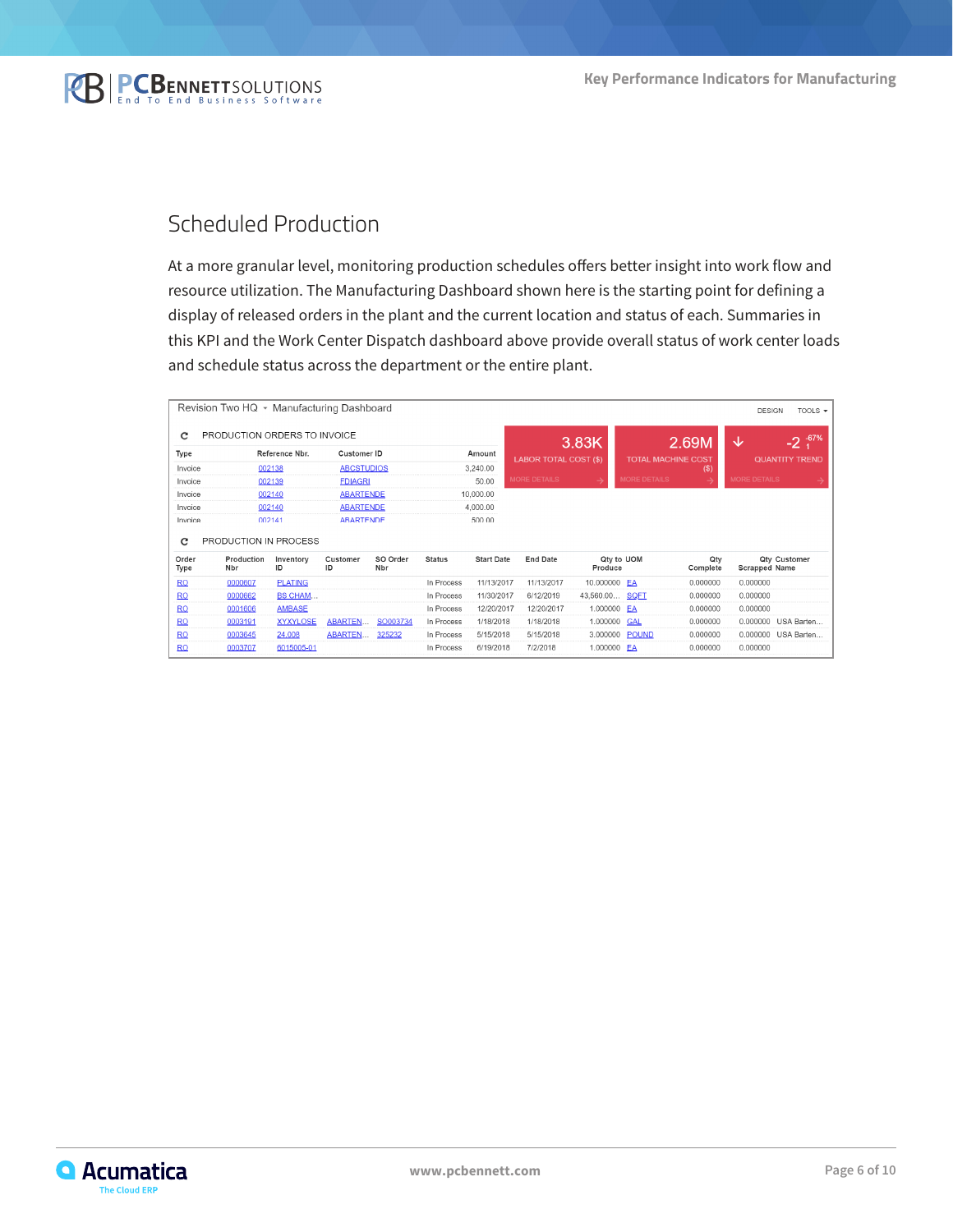

Another interesting KPI that many companies have not yet discovered is to look at profitability by customer by category by item. It may be hard to admit, but we all know, deep down, that not all customers are created equal. Some can be highly profitable while others might actually cost more than the revenue they generate. The same is true for products (items).

|                     | Sales Profitability by Item Class and Item |                                             |            |                                |                  | Page:      |                            | $1$ of $4$        |
|---------------------|--------------------------------------------|---------------------------------------------|------------|--------------------------------|------------------|------------|----------------------------|-------------------|
| Company:            | <b>PRODUCTS</b>                            |                                             | From Date: | 6/2/2017                       |                  | Date:      |                            | 6/25/2018 6:44 AM |
| User:               | admin, admin                               |                                             | To Date:   | 6/25/2018                      |                  |            | Released Transactions Only |                   |
|                     |                                            |                                             |            |                                |                  |            |                            |                   |
| Branch:             | PRODWHOLE                                  |                                             |            |                                |                  |            |                            |                   |
| Item Class:         | ALLOTHER - -                               | Item Class Descr.:                          | All Others |                                |                  |            |                            |                   |
| Inventory ID        | Inv. Description                           |                                             |            | Currency                       | <b>Net Sales</b> | Cost       | Margin                     | Margin %          |
| <b>SPECIALORD</b>   | Special or custom order                    |                                             |            | <b>USD</b>                     | 1,824,000.00     | 720,000.00 | 1,104,000.00               | 60.53             |
|                     |                                            | Item Class [ALLOTHER - -] Total:            |            |                                | 1,824,000.00     | 720,000.00 | 1,104,000.00               | 60.53             |
| Item Class:         | CONSUMER - -                               | Item Class Descr.:                          |            | Consumer Goods                 |                  |            |                            |                   |
| Item Class:         | CONSUMER -100- Item Class Descr.:          |                                             |            | Consumer Goods / Baby Products |                  |            |                            |                   |
| <b>Inventory ID</b> | Inv. Description                           |                                             |            | Currency                       | <b>Net Sales</b> | Cost       | Margin                     | Margin %          |
| CONBABY1            |                                            | South Shore Savannah Changing Table         |            | <b>USD</b>                     | 245.787.54       | 158.104.72 | 87.682.82                  | 35.67             |
| CONBABY2            |                                            | Little Tikes Bold n Bright Table & Chairs   |            | <b>USD</b>                     | 1,072,948.40     | 570,276.18 | 502,672.22                 | 46.85             |
| CONBABY3            |                                            | Grac Pack N Play with Newborn Napperstation |            | <b>USD</b>                     | 262,196.55       | 168,258.82 | 93,937.73                  | 35.83             |
| CONCHAIR1           | Caravan Canopy Recliner                    |                                             |            | <b>USD</b>                     | 20,588.40        | 13,786.62  | 6,801.78                   | 33.04             |
|                     |                                            | Item Class [CONSUMER -100-BABY]             |            |                                | 1,601,520.89     | 910,426.34 | 691.094.55                 | 43.15             |

Mature producers are well-advised to periodically review the relative profitability of both customers and products as they formulate sales and distribution plans and budgets to optimize overall business plans and strategies. This example of Sales and Profitability by Item Class and Item illustrates the power of KPIs to sort and summarize masses of data to provide insights you can use to better understand your business.

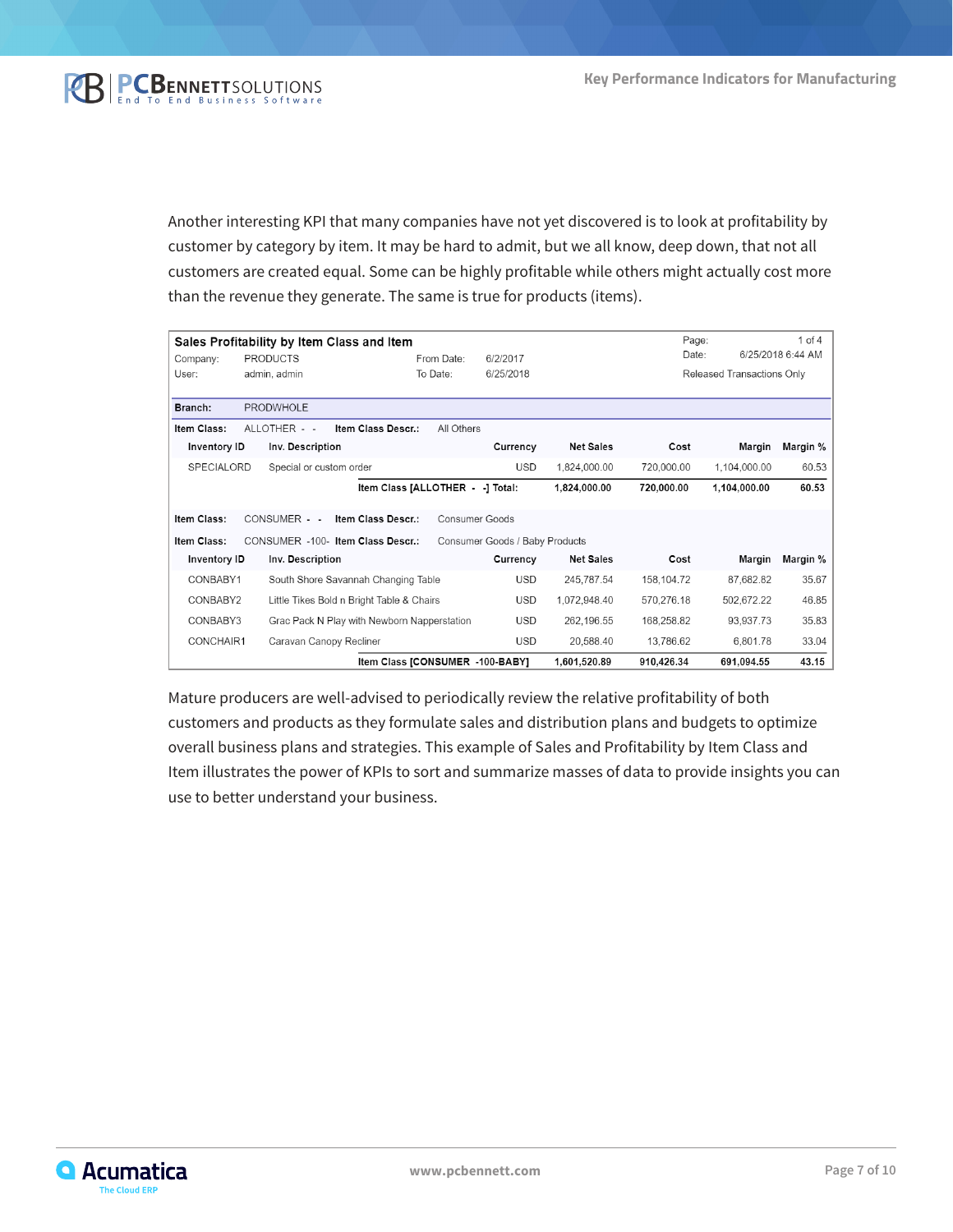**REPCBENNETTSOLUTIONS** 

## Getting started with KPIs

Your Executive Information System will come with a selection of pre-defined KPIs 'right out of the box', as they say, and that's not a bad place to start. But consider these pre-defined KPIs to be training wheels that are helpful in letting you find your balance but are not intended for long-term use. Familiarize yourself with how those KPIs work, how to manage the alerts and warnings, and how to change them to make them more relevant and more useful in your business.

**Define a small number of high-impact KPIs (for an individual user)—no more than 8 or 10—aimed at the critical factors for that department or project.** As soon as you are comfortable, start to identify new KPIs that focus on the major functions of your business. The goal is to replace the training wheels with high-performance tires that are just right for you – whether they are racing slicks, mud and snow tires, those nubby mountain bike tires, or efficient highway cruisers.

Many companies getting started with KPIs will become excited by the new insights and visibility and keep defining new ways to look at the business. That is a good thing, of course, but often leads to a proliferation of KPIs

that can quickly become counterproductive… again, too much of a good thing. Best practice is to have a relatively small number of high-impact KPIs (for an individual user) – no more than 8 or 10 – aimed at the critical factors for that business, department, project, or area of responsibility. A flexible Business Intelligence system will support drill-down for easy analysis and the easy creation of new ad-hoc measurements for those times when an unusual situation or new idea mandate a different view.

KPI development and use must be done with the involvement and cooperation of the ultimate users of the KPIs – never a secret project that presents the finished product to the unprepared users as a done deal. The users must understand the system and the measurements and tailor them to their specific needs. This is the only way to build a personal connection – ownership – in the KPIs that is required for them to be truly effective.

Make sure that the KPIs are more than just window dressing. They must drive decisions and actions. If they are believed, trusted, and relevant, appropriate decisions and actions will follow. Be sure that incentives line up with measurements; people respond to the way they are measured only when incentives are properly aligned.

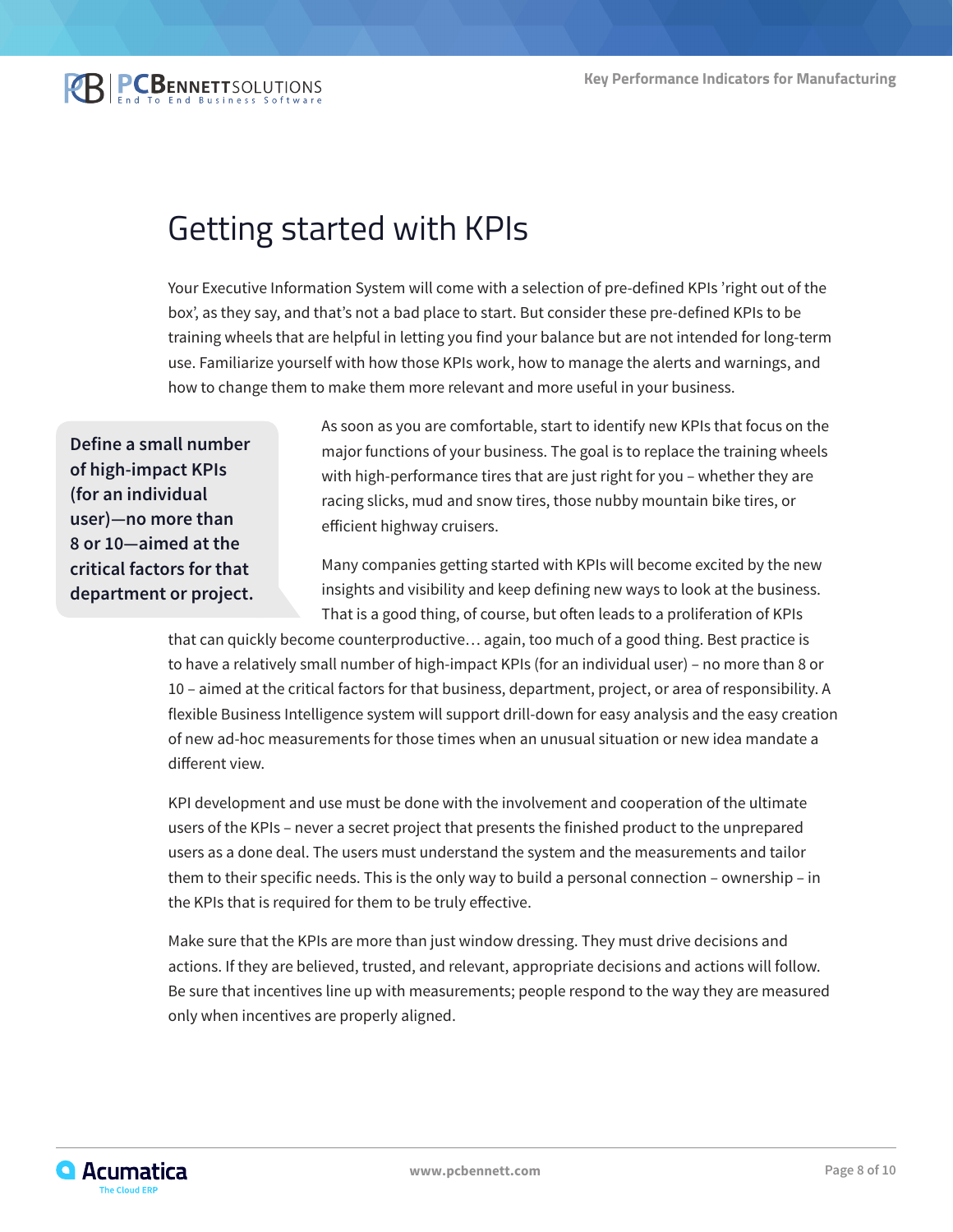# Systematizing the KPI process

Use your initial experience to refine and expand your KPIs. In fact, regular KPI 'maintenance' should be a part of your overall management strategy. Your business continually changes. Certainly, customer preferences and markets change. The advance of technology is having an impact on every business, and static measurement systems inevitably become less relevant and useful if not maintained.

The good news is that, today's KPI dashboards are truly flexible, adaptable, and user-driven. There's no need to draw up a detailed description of the changes and beg IT to recode the reports. User-friendly tools make changes and new reports simple and easy, putting the user firmly in the driver's seat. [Acumatica Manufacturing ERP](https://www.pcbennett.com/acumatica-erp/products/manufacturing/) is cloud-based so the information is readily available on any device, at any time, from anywhere. And Acumatica's cloud-based applications are built for real-time updates and a high level of flexibility so your KPIs remain dynamic and responsive in every sense of the word.

Based on a broad system like Acumatica Manufacturing ERP, linked to other data sources such as your plant-floor Manufacturing Execution System, along with outside resources like demographics, or economic trends, your KPI dashboard is the control tower for your business. You gather data from current sales activity and forecasts, procurement and production, and outside factors to build a dynamic and valuable view of every aspect of your business; then maintain that view to focus on the most important factors for your continued success. Acumatica makes it easy to collect, distribute and communicate that intelligence and information.

## Conclusion / Recap

KPIs may have originated in large, complex organizations but their value us universally recognized, and technology has made powerful, flexible measurement systems with KPI capability both affordable and user-driven so smaller organizations can benefit as well.

Man historical KPIs are historical in nature, focused on summarization, presentation, and analysis of data commonly found in manufacturing management systems. User-managed alerts and alarms highlight activities and business areas that need attention, relieving busy managers from the need to pore over endless reports and screens. Built-in tools enable fast, intensive analysis to get to the heart of the problem and make sound, informed decisions.